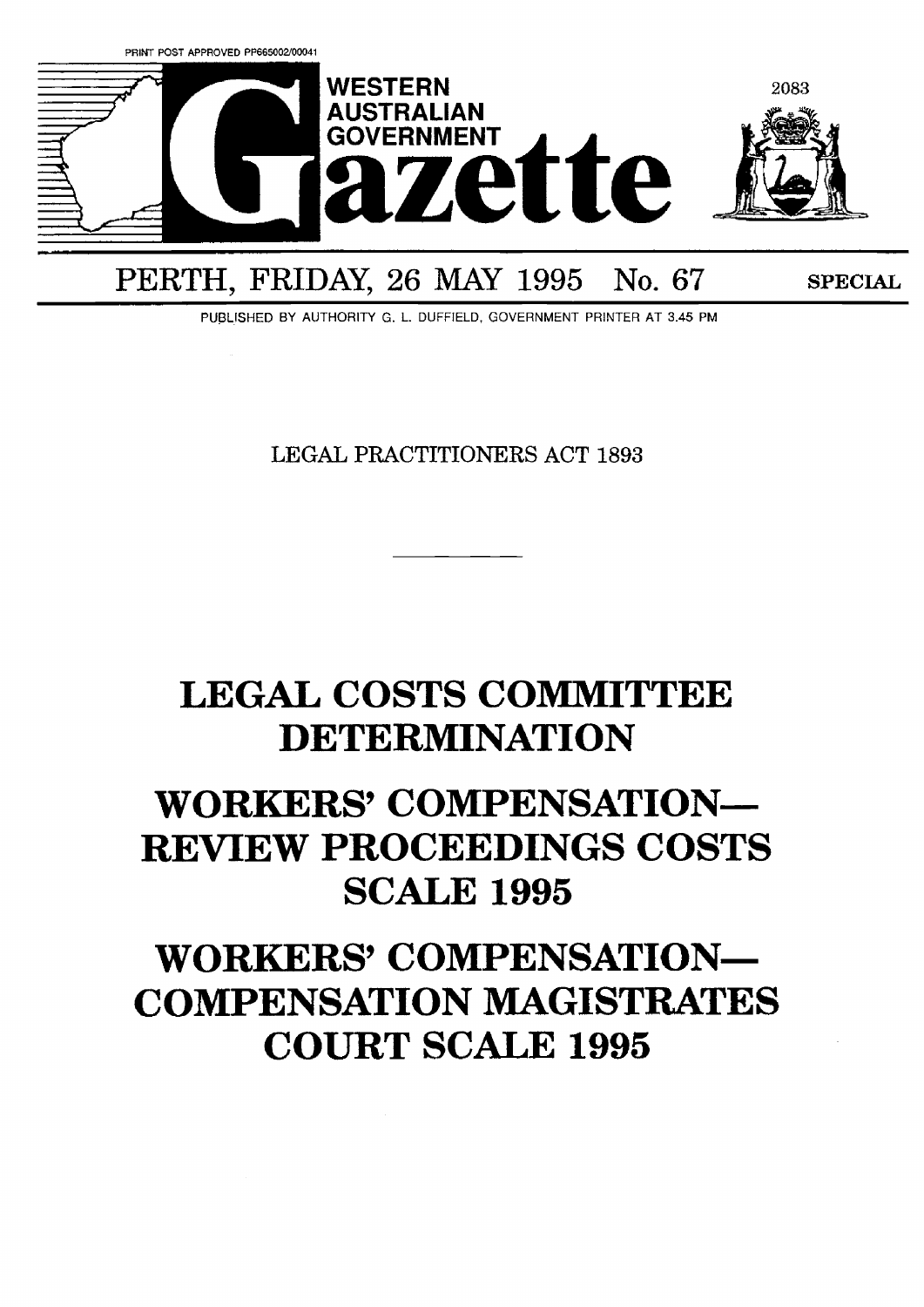#### LEGAL PRACTITIONERS ACT 1893

#### LEGAL COSTS COMMITTEE

#### **DETERMINATION**

#### **WORKERS' COMPENSATION** - **REVIEW PROCEEDINGS COSTS SCALE 1995**

### **WORKERS' COMPENSATION** - **COMPENSATION MAGISTRATES COURT SCALE 1995**

Made by the Legal Costs Committee under section 58W of the Act.

The Committee, in accordance with section 58Y, gave notice of its intention to make a determination under section  $58W(1)(b)(v)$  of the Act. Both oral and written submissions were received from the Law Society of Western Australia (Inc.), the Legal Aid Commission, WorkCover and private practitioners. Submissions were not received from members of the public.

Schedule 1 has effect with respect to proceedings before a Review Officer.

Schedule 2 has effect with respect to proceedings in the Compensation Magistrate's Court.

Before making this determination the Committee has taken the following steps.

- 1. Reviewed all submissions received following notice given under section 58Y
- *2.* Arranged for an oral hearing with representatives from the Law Society of Western Australia (Inc.) and a representative from WorkCover.
- *3.* After the oral hearing and consideration of the written submissions the Committee prepared and circulated to the relevant parties drafts of the scales with the descriptive items amended to accommodate the amendments to the *Workers' Compensation and Rehabilitation Act 1981.* Further written submissions in relation to the drafts were received from the Law Society of Western Australia (Inc.), the Legal aid Commission, WorkCover and private practitioners practising within the Workers' Compensation Jurisdiction.
- 4. The Committee decided that the costs scales should be time-based in conformity with other determinations made by the Committee.
- *5.* The Committee obtained estimates of the time required to perform the work described in the items specified in the Schedules from the parties named in clause 3. It is noted that there were difficulties in providing the estimates of time for the Compensation Magistrates Court as there have been insufficient cases to provide estimates based on experience. However, from this information the Committee made *an* assessment as to what reasonable practitioners regard as the time reasonably necessary to perform the work involved.

 $\bar{.}$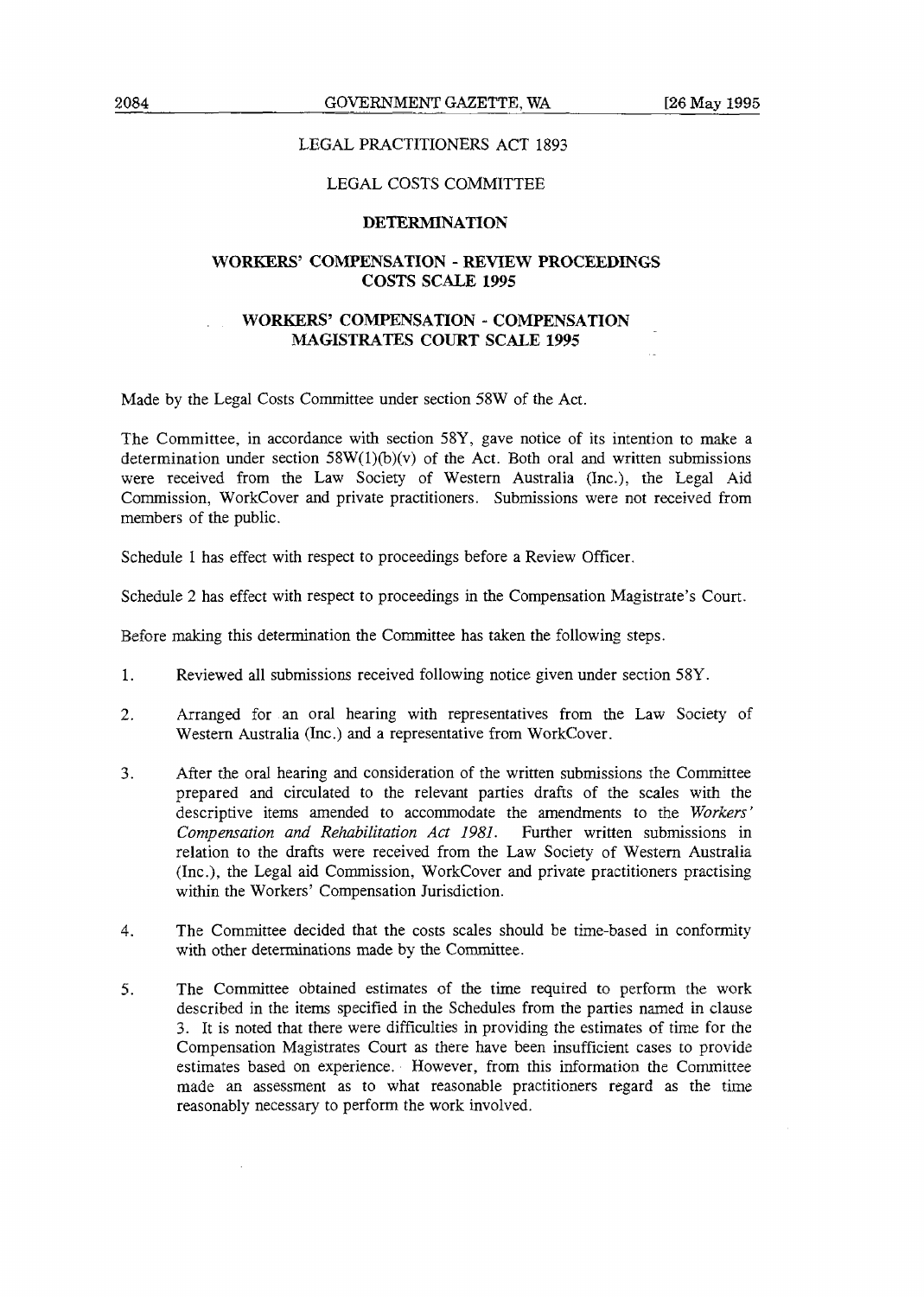- *6.* The next task was to ascertain the hourly rate in dollar terns which should then be applied to the estimates of time. The Committee decided that if there is competition within the section of the profession which provides services in the Workers' Compensation jurisdiction, then market forces would determine that the hourly rates charged were reasonable. The Committee considered, and decided, that there are factors indicating the existence of competition.
- 7. A number of submissions were made to the Committee concerning appropriate hourly charge rates. Having regard to those submissions, the Committee decided that the applicable hourly charge rates were those applicable to the Local Court. The rates set out in the Table to this clause are identical to those set out in the determination made on 18 October 1994 and published in the *Gazette* on 28 October 1994 relating to the Local Court Scale..

#### **TABLE**

| Senior Practitioner (admitted | \$200 per hour |
|-------------------------------|----------------|
| Junior Practitioner (admitted | \$130 per hour |
|                               | \$60 per hour  |
| Paralegal (supervised by a    | \$60 per hour  |

8. The final step was then to apply the hourly charge rates to the times referred to in the Schedules.

The figures set out in the scales are the maximum amounts which may be charged and may be reduced on taxation. This determination will provide guidance to the Taxing Officer about what the profession and this Committee regard as a reasonable amount of time to perform the work involved in each item in the scales and about what the Committee regards as a reasonable hourly rate. In no respect are the scales to be seen as providing a minimum charge for any work.

Therefore, by way of example, item 1 in Schedule 1 assumes that the services described in that item might be carried out by a junior practitioner or a senior practitioner, and that the average time involved would be from 1 to 2 hours. If carried out by a junior practitioner in one hour the charge would be \$130. If carried out by a senior practitioner in 2 hours the charge would be \$400.

Dated at Perth this 16th day of May 1995.

John Syminton, Chairman Chris Pullin Q.C., Member Jill Vander Wal. Member Angela Gaffhey, Member Jason Berry, Member Patrick Coward. Member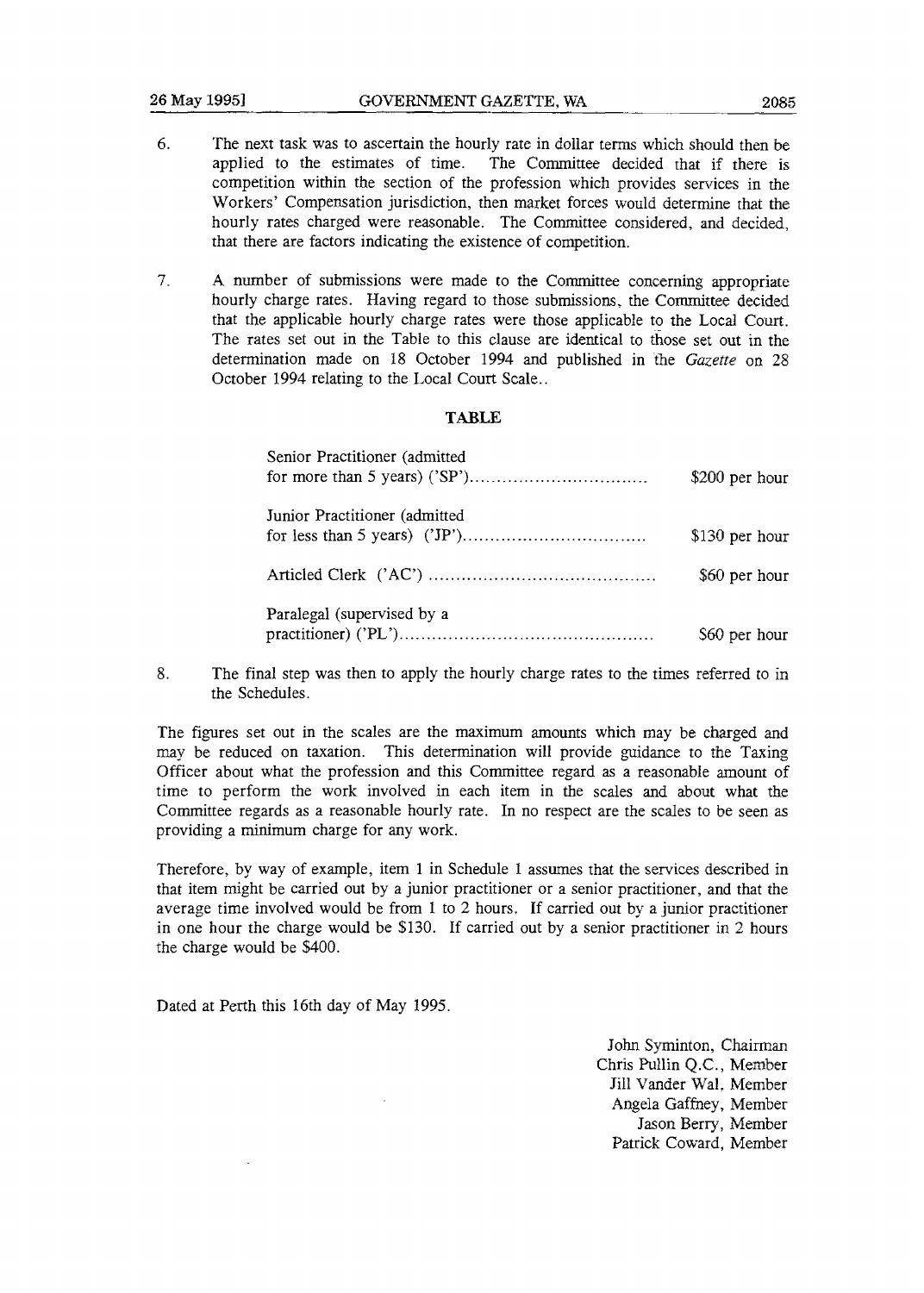#### **SCHEDULE 1**

#### **REVEW PROCEEDINGS COSTS SCALE 1995**

- 1. This scale of costs applies to review proceedings under the Workers' Compensation and *Rehabilitation Act 1981.*
- 2. Where any matter **in** relation to which remuneration is prescribed under items 1 to *6* is upusually complex, a legal practitioner is entitled to charge the remuneration whch is reasonable in the circumstances.
- 3. Subject to clause 2, the costs payable to a legal practitioner in respect of review proceedings under the Workers' Compensation and Rehabilitation Act 1981 must not exceed the maximum amount set out in this scale.

|                | Preparing and lodging application for review (Form 3)<br>including instructions.                                                                                                                                                                   | 1-2 hours                  | $IP$ - $SP$            | \$130-\$400              |
|----------------|----------------------------------------------------------------------------------------------------------------------------------------------------------------------------------------------------------------------------------------------------|----------------------------|------------------------|--------------------------|
| $\overline{2}$ | Preliminary hearing in review including preparation<br>for the hearing.                                                                                                                                                                            | $1-3$ hours                | $IP - SP$              | \$130-\$600              |
| 3              | Particulars and discovery:<br>(a) Providing particulars (where ordered).<br>(b) Giving discovery of documents (where ordered).                                                                                                                     | $.5-2$ hours<br>.5-2 hours | $JP - SP$<br>$JP - SP$ | \$65-\$400<br>\$65-\$400 |
| 4              | Preparing for hearing which includes getting up case<br>for review hearing and consists of all aspects not<br>otherwise specified associated with preparing for the<br>review hearing, including taking statements from and<br>proofing witnesses. | $2-12$ hours               | $PL - SP$              | \$120-\$2400             |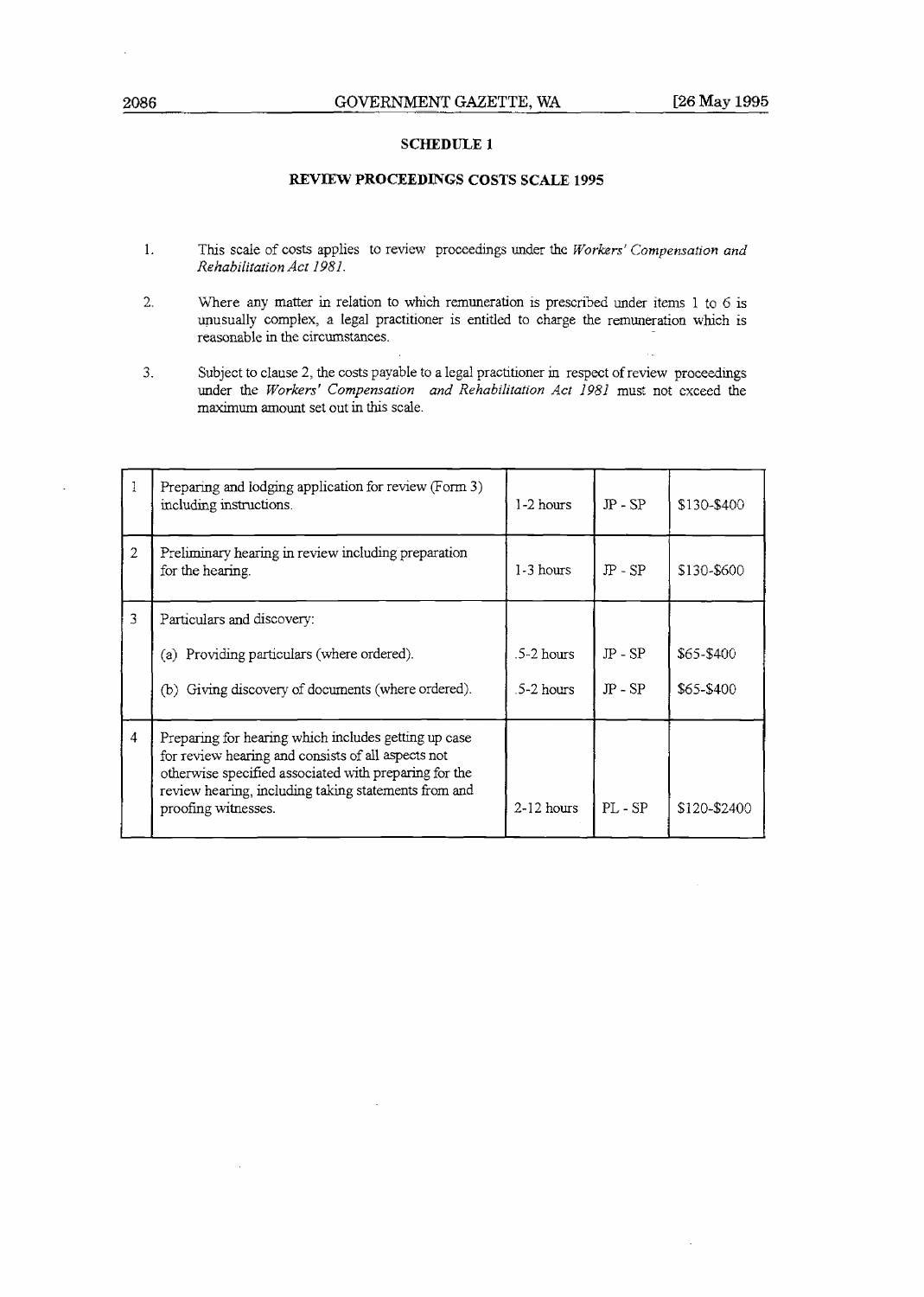$\bar{\beta}$ 

 $\sim$   $\sim$ 

| 5 | Review hearing:                                                                                                                |                |                         |                        |
|---|--------------------------------------------------------------------------------------------------------------------------------|----------------|-------------------------|------------------------|
|   | (a) Counsel fee on review hearing (includes<br>preparation and first day of trial).                                            | $3 - 12$ hours | $IP - SP$               | \$390-\$2400           |
|   | (b) Counsel fee for second and each successive day of<br>review hearing.                                                       | 2-8 hours      | $JP - SP$               | \$260-\$1600           |
|   | Note: In relation to item $(a)$ and item $(b)$ if the<br>review hearing -                                                      |                |                         |                        |
|   | (1) lasts less than 2 hours; or                                                                                                |                |                         |                        |
|   | (2) does not commence and is settled or adjourned<br>on the day of the hearing,                                                |                |                         |                        |
|   | then the amount which is applicable under items<br>(a) and (b) will be the amount which is reasonable<br>in the circumstances. |                |                         |                        |
|   | (c) Paralegal, articled clerk or solicitor attending<br>review hearing per - hour.                                             |                | $AC$ - $PL$<br>JP       | \$60<br>\$130          |
| 6 | Any other time necessarily spent not included in any<br>item in this scale - per hour.                                         |                | $AC$ - $PL$<br>JP<br>SP | \$60<br>\$130<br>\$200 |
| 7 | Taxation and costs:                                                                                                            |                |                         |                        |
|   | (a) Drawing bill of costs, copies and service.                                                                                 | $.5-1$ hour    | $PL - IP$               | \$30-\$130             |
|   | (b) Attending taxation - per hour.                                                                                             |                | JP                      | \$130                  |
| 8 | Facsimile and copying:                                                                                                         |                |                         |                        |
|   | (a) For each facsimile transmitted - irrespective of<br>number of pages and destination.                                       |                |                         | \$5.00                 |
|   | (b) For each facsimile transmission received -<br>irrespective of the number of pages transmitted.                             |                |                         | \$2.50                 |
|   | (c) For each photocopy - per page.                                                                                             |                |                         | \$0.50                 |
| 9 | Disbursements:                                                                                                                 |                |                         |                        |
|   | The amount which is reasonable in the circumstances.                                                                           |                |                         |                        |

### **REVIEW PROCEEDINGS COSTS SCALE 1995 (cont'd)**

 $\overline{\phantom{0}}$ 

 $\ddot{\phantom{0}}$ 

 $\sim 10^6$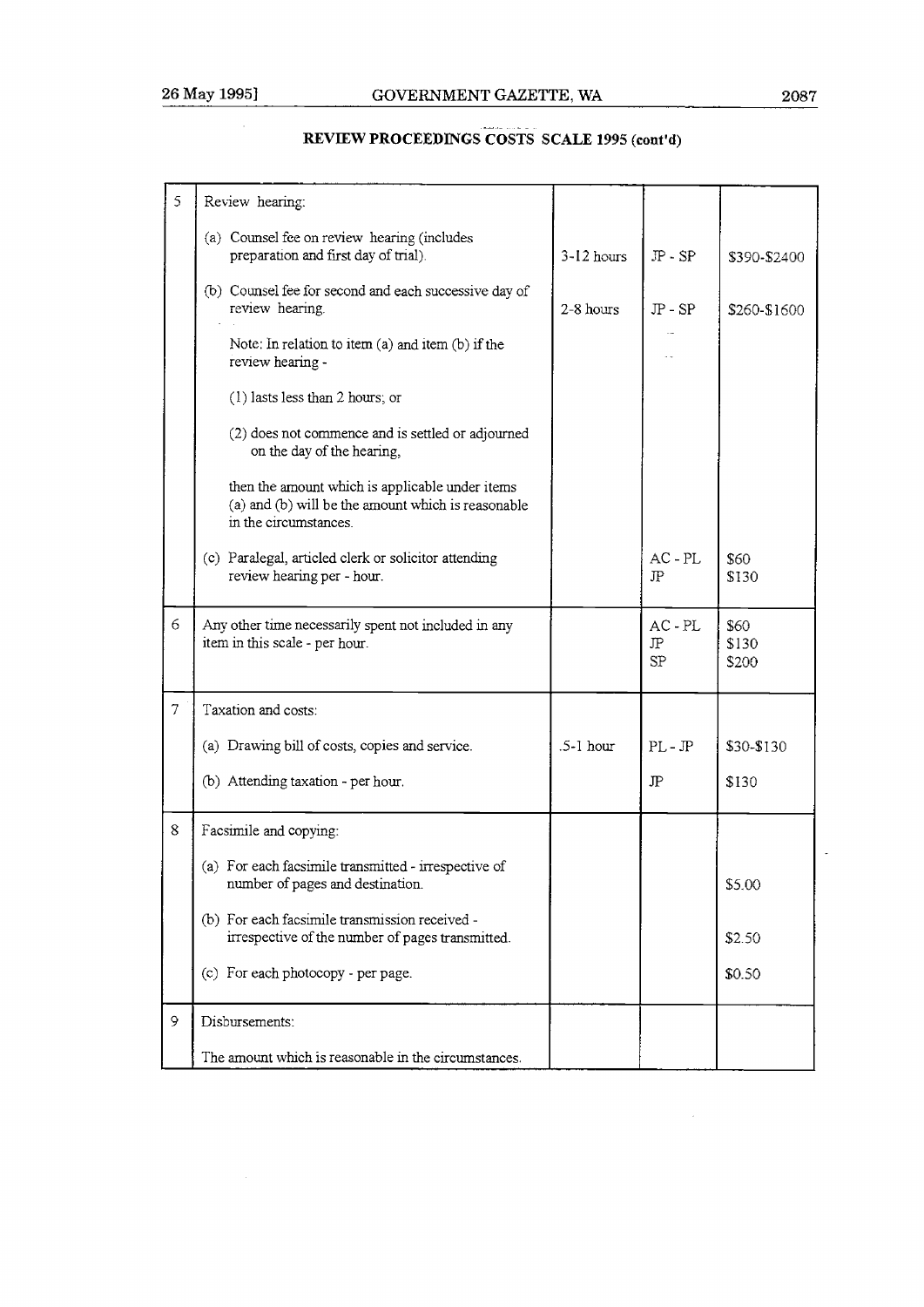#### **SCHEDULE 2**

#### **COMPENSATION MAGISTRATES COURT SCALE 1995**

- $1.$ This scale of costs applies to proceedings in a compensation magistrates court under Part IIZA of thc *Workers' Compensation and Rehabilitation Act 1981.*
- $\overline{2}$ . Where any matter in relation to which remuneration is prescribed under items **1** to 6 **js**  unusually complex, a legal practitioner is entitled to charge the remuneration which is reasonable in the circumstances.
- Subject to clause 2, the costs payable to a legal practitioner in respect of proceedings  $\overline{3}$ . before a compensation magistrates court under Part IIIA of the *Workers' Compensatron and Rehabilitation Act 1981* must not exceed thc maximum amount set out m this scale.

| $\mathbf{1}$   | Initial attendance to take instructions including,<br>where applicable, reviewing transcripts and<br>preparation and lodgment of any Notice of Appeal.                                                                                                                                                                 | 2-8 hours    | $IP$ - $SP$ | \$130-\$1600 |
|----------------|------------------------------------------------------------------------------------------------------------------------------------------------------------------------------------------------------------------------------------------------------------------------------------------------------------------------|--------------|-------------|--------------|
| $\mathfrak{D}$ | Attendance at conference at court prior to trial<br>(including pre-trial conference, directions hearing or<br>preliminary hearing) and including preparation for<br>the conference.                                                                                                                                    | $1-3$ hours  | $JP - SP$   | \$130-\$600  |
| $\mathcal{L}$  | Particulars and discovery:                                                                                                                                                                                                                                                                                             |              |             |              |
|                | (a) Providing discovery (where ordered).                                                                                                                                                                                                                                                                               | $.5-2$ hours | $JP - SP$   | \$65-\$400   |
|                | (b) Providing particulars (where ordered).                                                                                                                                                                                                                                                                             | $.5-2$ hours | $JP - SP$   | \$65-\$400   |
|                | Preparing agreed statement of facts.<br>(c)                                                                                                                                                                                                                                                                            | $1-2$ hours  | $IP$ - $SP$ | \$130-\$400  |
|                | In respect of items (b) and (c), the fee includes filing,<br>service and all copies.                                                                                                                                                                                                                                   |              |             |              |
| 4              | Preparing for hearing which involves getting up case<br>for hearing and consists of all aspects not otherwise<br>specified associated with preparing for the hearing,<br>including, where applicable, taking statements from<br>and proofing witnesses, advice on evidence and law<br>and delivering brief to counsel. | $2-10$ hours | $PL - SP$   | \$120-\$2000 |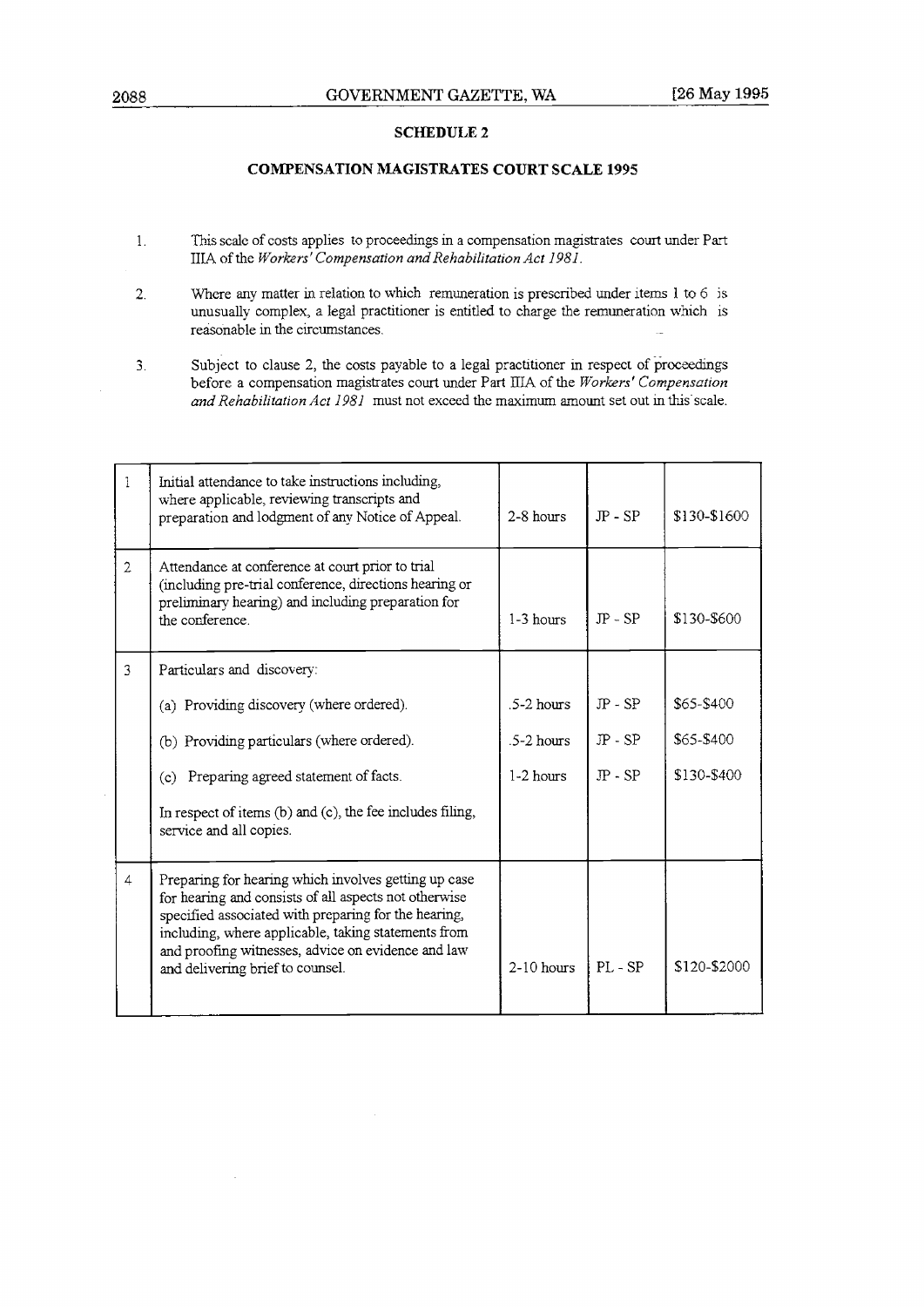$\bar{z}$ 

 $\sim 10$ 

| 5 | Trial or hearing:                                                                                                                                                                                                                |              |                         |                        |
|---|----------------------------------------------------------------------------------------------------------------------------------------------------------------------------------------------------------------------------------|--------------|-------------------------|------------------------|
|   | (a) Counsel fee on trial or hearing (includes<br>preparation and first day of trial) or hearing.                                                                                                                                 | $3-12$ hours | $JP - SP$               | \$390-\$2400           |
|   | (b) Counsel fee for second and each successive day<br>of trial or hearing.                                                                                                                                                       | 2-8 hours    | $JP - SP$               | \$260-\$1600           |
|   | (c) Counsel fee on trial or hearing for second<br>counsel (if certified for) - an allowance not<br>exceeding two-thirds of the amounts that would<br>have been allowed under items (a) and (b) if<br>counsel had appeared alone. |              |                         |                        |
|   | Note: In relation to items $(a)$ , $(b)$ and $(c)$ if the<br>trial or hearing -                                                                                                                                                  |              |                         |                        |
|   | (1) lasts less than 2 hours; or                                                                                                                                                                                                  |              |                         |                        |
|   | (2) does not commence and is settled or<br>adjourned on the day of trial,                                                                                                                                                        |              |                         |                        |
|   | then the amount which is applicable under items<br>$(a)$ , $(b)$ and $(c)$ will be the amount which is<br>reasonable in the circumstances.                                                                                       |              |                         |                        |
|   | (d) Paralegal, articled clerk or solicitor attending<br>trial per hour.                                                                                                                                                          |              | $PL - IP$               | \$60-\$130             |
|   | (e) Attending on a reserved judgment.                                                                                                                                                                                            | $1-2$ hours  | JP                      | \$130-\$260            |
| 6 | Any other time necessarily spent not included in any<br>item in this scale - per hour.                                                                                                                                           |              | $AC$ - $PL$<br>JP<br>SP | \$60<br>\$130<br>\$200 |
| 7 | Issuing and arranging service of witness summons<br>including copies.                                                                                                                                                            | $.5-2$ hours | PL                      | \$30-\$130             |
| 8 | Taxation and costs:                                                                                                                                                                                                              |              |                         |                        |
|   | (a) Preparing bill of costs including filing, service<br>and copies.                                                                                                                                                             | $.5-1$ hour  | $PL - JP$               | \$30-\$130             |
|   | (b) Attending on taxation - per hour.                                                                                                                                                                                            |              | ЛΡ                      | \$130                  |

### **COMPENSATION MAGISTRATES COURT SCALE 1995 (cont'd)**